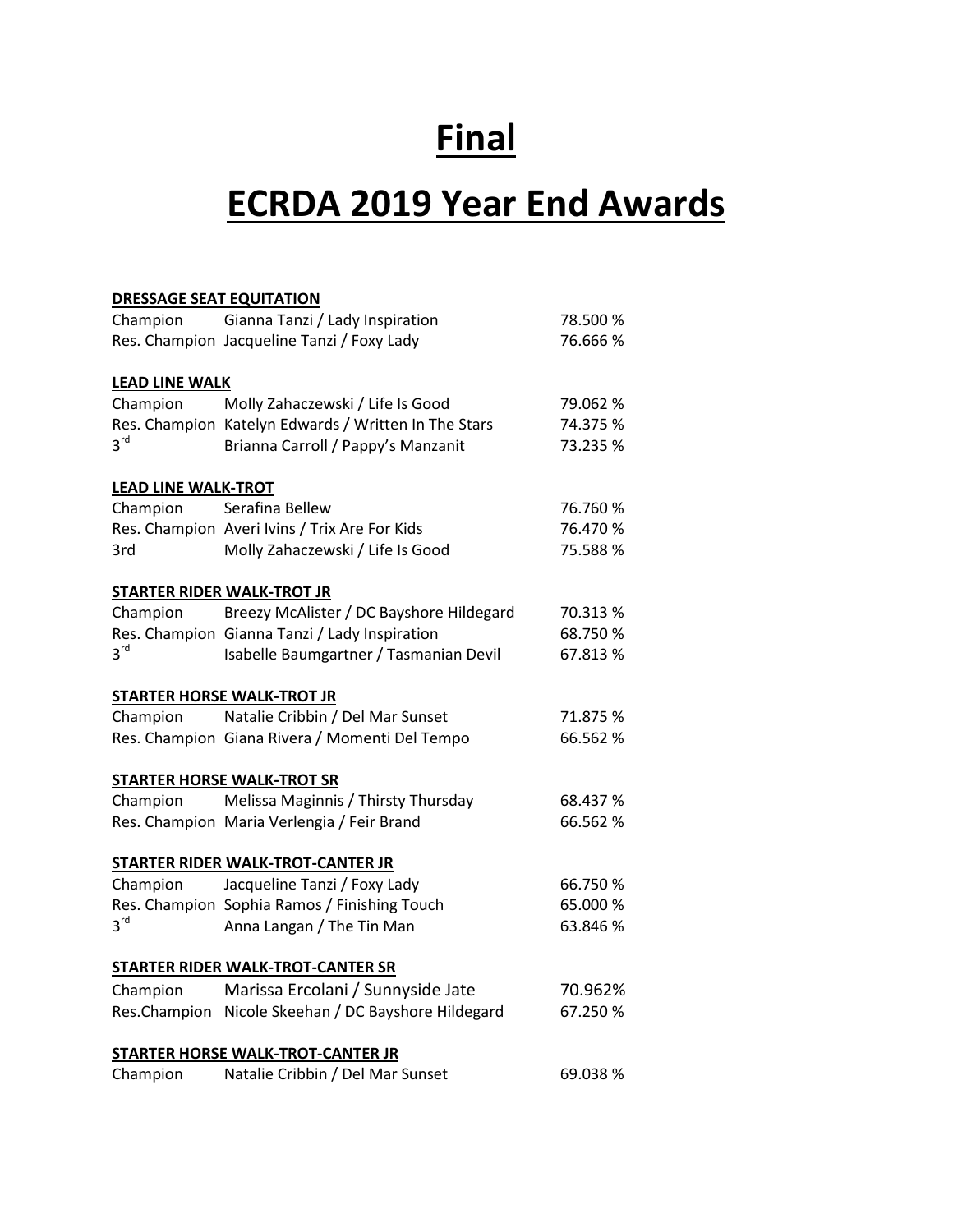### **STARTER HORSE WALK-TROT-CANTER SR**

|                            | SIAKIEK HUKSE WALK-IKUI-LANIEK SK                           |          |
|----------------------------|-------------------------------------------------------------|----------|
| Champion                   | Melissa Maginis / Thirsty Thursday                          | 69.750 % |
|                            | Res. Champion Sarah Breen / Sunday Prohibition              | 66.346 % |
|                            |                                                             |          |
| <b>TRAINING LEVEL JR</b>   |                                                             |          |
| Champion                   | Giana Rivera / Mr. Murphy Jac                               | 73.076 % |
|                            | Res. Champion Lorelei Short / Wiley Coyote                  | 68.620 % |
| 3 <sup>rd</sup>            | Natalie Edwards / Written In The Stars                      | 68.448%  |
| 4 <sup>th</sup>            | Cheyenne Lord / Bonjour Cadeau                              | 67.413 % |
| $5^{\text{th}}$            | Emily Edwards / Written In The Stas                         | 67.308 % |
| $6^{\text{th}}$            | Aidan Short / Brilliant Disguise                            | 66.897 % |
| $6^{\sf th}$               | Kiera Sievewright / In Perfect Harmony                      | 66.897 % |
| 7 <sup>th</sup>            |                                                             | 66.379 % |
| 8 <sup>th</sup>            | Jordyn Massaro / Trix Are For Kids                          |          |
| 9 <sup>th</sup>            | Cheyenne Lord / Double-Oh-Dyl                               | 64.138%  |
|                            | Joy Malysko / The Toolman                                   | 63.620 % |
| $10^{\text{th}}$           | Shealyn Frett / Conor                                       | 63.448 % |
|                            |                                                             |          |
| <b>TRAINING LEVEL SR</b>   |                                                             |          |
| Champion                   | Jessica Barreto / My Cousin Vinny                           | 74.827 % |
|                            | Res. Champion Ali Kerney / Matrix                           | 74.655 % |
| $3^{\text{rd}}$            | Melissa Maginnis / All That's Wild                          | 70.690 % |
| 4 <sup>th</sup>            | Lauren Budden / AM Star Of The Sea                          | 67.414 % |
| $5^{\text{th}}$            | Lauren Errickaon / Matt LCO                                 | 67.307 % |
| 6 <sup>th</sup>            | Kathy Nelson / Moonshine                                    | 66.724%  |
| 7 <sup>th</sup>            | Barbara Robbins / How's That Corona                         | 63.259 % |
| 8 <sup>th</sup>            | Lauren Hewitt / Cinta de Seda                               | 61.379 % |
|                            |                                                             |          |
|                            | TRAINING LEVEL SR, HAVING SHOWN ABOVE 2 <sup>ND</sup> LEVEL |          |
| Champion                   | George Rickabaugh / Shall We Dance                          | 78.445 % |
|                            | Res. Champion Allison Shiffer / Summer Sands                | 70.690 % |
|                            |                                                             |          |
|                            | TRAINING LEVEL MUSICAL FREESTYLE SR                         |          |
| Champion                   | Melissa Tomasello / Lance                                   | 68.883 % |
|                            |                                                             |          |
| TRAINING LEVEL PAS DE DEUX |                                                             |          |
|                            | Kim Magaraci / Lilac Wine                                   |          |
| Champion                   |                                                             |          |
|                            | & Lorelei Short / Wiley Coyote                              | 75.500 % |
|                            |                                                             |          |
| <b>FIRST LEVEL JR</b>      |                                                             |          |
| Champion                   | Lorelei Short / Wiley Coyote                                | 68.275 % |
|                            | Res. Champion Sarah Donnelly / Don't Call Me Junior         | 64.583 % |
|                            |                                                             |          |
| <b>FIRST LEVEL SR</b>      |                                                             |          |
| Champion                   | Lauren Budden / AM Star Of The Sea                          | 68.142 % |
|                            | Res. Champion Melissa Maginnis / All That's Wild            | 66.142 % |
| 3 <sup>rd</sup>            | Paula Zimmerli / Just the One                               | 63.966 % |
| 4 <sup>th</sup>            | Kim Magaraci / Lilac Wine                                   | 63.793 % |
| 5 <sup>th</sup>            | Melissa Tomasello / Lance                                   | 63.518%  |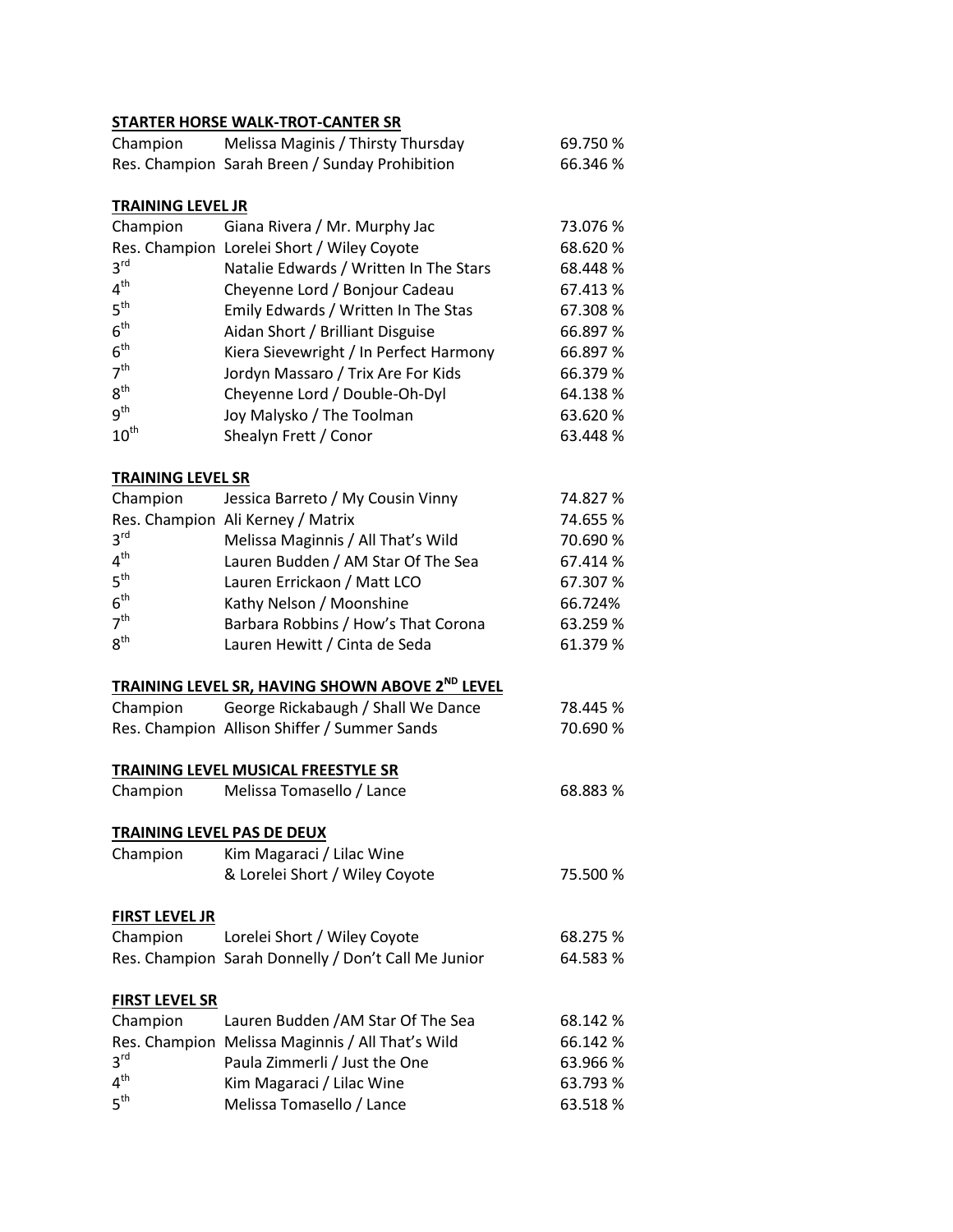|                          | <b>FIRST LEVEL SR, HAVING SHOWN ABOVE 2<sup>ND</sup> LEVEL</b> |          |
|--------------------------|----------------------------------------------------------------|----------|
| Champion                 | Karin Worm / Safir 7S                                          | 71.724 % |
|                          | Res. Champion Nicole Ivins / VV Raurenga                       | 66.714 % |
|                          | FIRST LEVEL MUSICAL FREESTYLE SR                               |          |
| Champion                 | Karin Worm / Safir 7S                                          | 71.000 % |
|                          | SECOND LEVEL SR, HAVING SHOWN ABOVE 2 <sup>ND</sup> LEVEL      |          |
| Champion                 | Iris Biely / Cosmo Storm                                       | 70.675 % |
|                          | Res. Champion Iris Biely / To the Moon and Back                | 69.864 % |
| $3^{\text{rd}}$          | Karin Worm / Bellissario JP                                    | 68.378 % |
| 4 <sup>th</sup>          | Jess Sagui / Don't Call Me Junior                              | 62.567%  |
| 5 <sup>th</sup>          | Julianne Staiger / Concerto's Thunder                          | 61.951%  |
|                          | <b>SECOND LEVEL MUSICAL FREESTYLE SR</b>                       |          |
| Champion                 | Karin Worm / Bellissario JP                                    | 69.833 % |
| THIRD LEVEL SR           |                                                                |          |
|                          | Champion George Rickabaugh / Capitan de Paraiso                | 67.375 % |
|                          | Res. Champion Brooke Heitzman / Dear Cat                       | 64.375%  |
| <b>FOURTH LEVEL SR</b>   |                                                                |          |
| Champion                 | Nancy Vine / MVR Midnight Angel                                | 63.076 % |
| PRIX ST. GEORGES SR      |                                                                |          |
| Champion                 | Iris Biely / Don Cooper                                        | 66.250 % |
| <b>INTERMEDIATE I SR</b> |                                                                |          |
| Champion                 | George Rickabaugh / Don Cooper                                 | 62.690 % |
| <b>GRAND PRIX SR</b>     |                                                                |          |
| Champion                 | Samantha Hodgson / KB Jull Fahim                               | 63.261%  |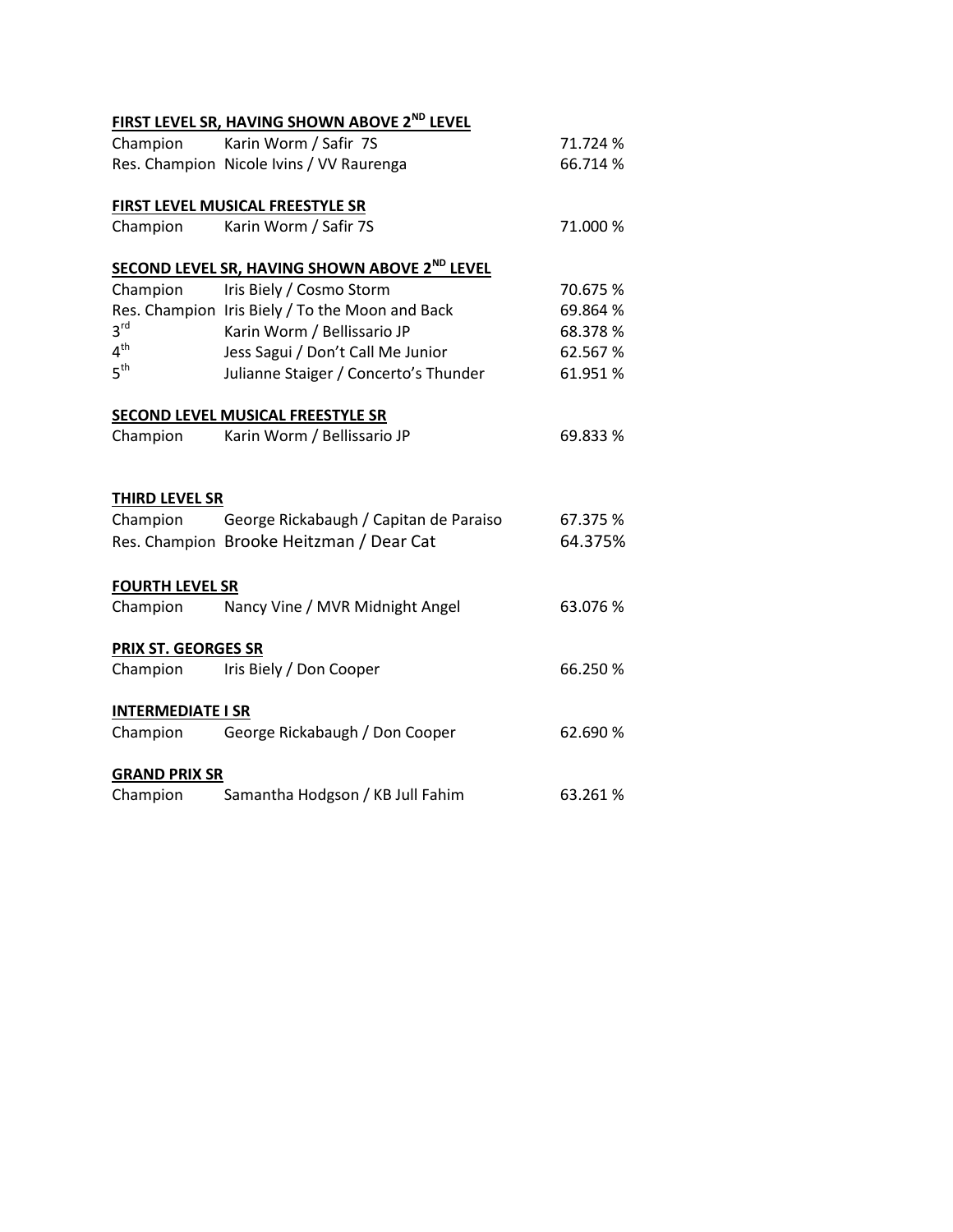## **ECRDA 2019 60% Achievement Awards**

#### **LEAD LINE WALK**

Serafina Bellew / I'm A Big Deal Katelyn Edwards / Brilliant Disguise Katelyn Edwards / Wiley Coyote Averi Ivins / Grey Goose Averi Ivins / Trix Are For Kids

#### **LEAD LINE WALK-TROT**

Brianna Carroll/ Peppy's Manzanit Averi Ivins / Grey Goose Averi Ivins / Moondance

#### **STARTER RIDER WALK-TROT JR**

Paige Banks / Champsville Quincy Brenna Derby / Maizee Charlotte Fenerty / Donnermeister Skye Gallagher / The Tin Man Mia Gomez / AM Star Of The Sea Margaret Perez / Shadows K Apollo Anna Stohner / Trix Are For Kids Nathan Stohner / Lilac Wine Nathan Stohner / Tasmanian Devil Delaney Wiggins / Serendipity Ella Berry / Trix Are For Kids

#### **STARTER HORSE WALK-TROT JR**

Charlene Berenato / Dee Bars Madison Davies / Ellie Mallory Kirst Victory's Boy Marley McCourt / Amigo Taylor Picchierri / Encore Performance

#### **STARTER HORSE WALK-TROT SR**

Eileen Keller / Larkin

#### **STARTER RIDER WALK-TROT-CANTER JR**

Mia Acerbo / Brilliant Disguise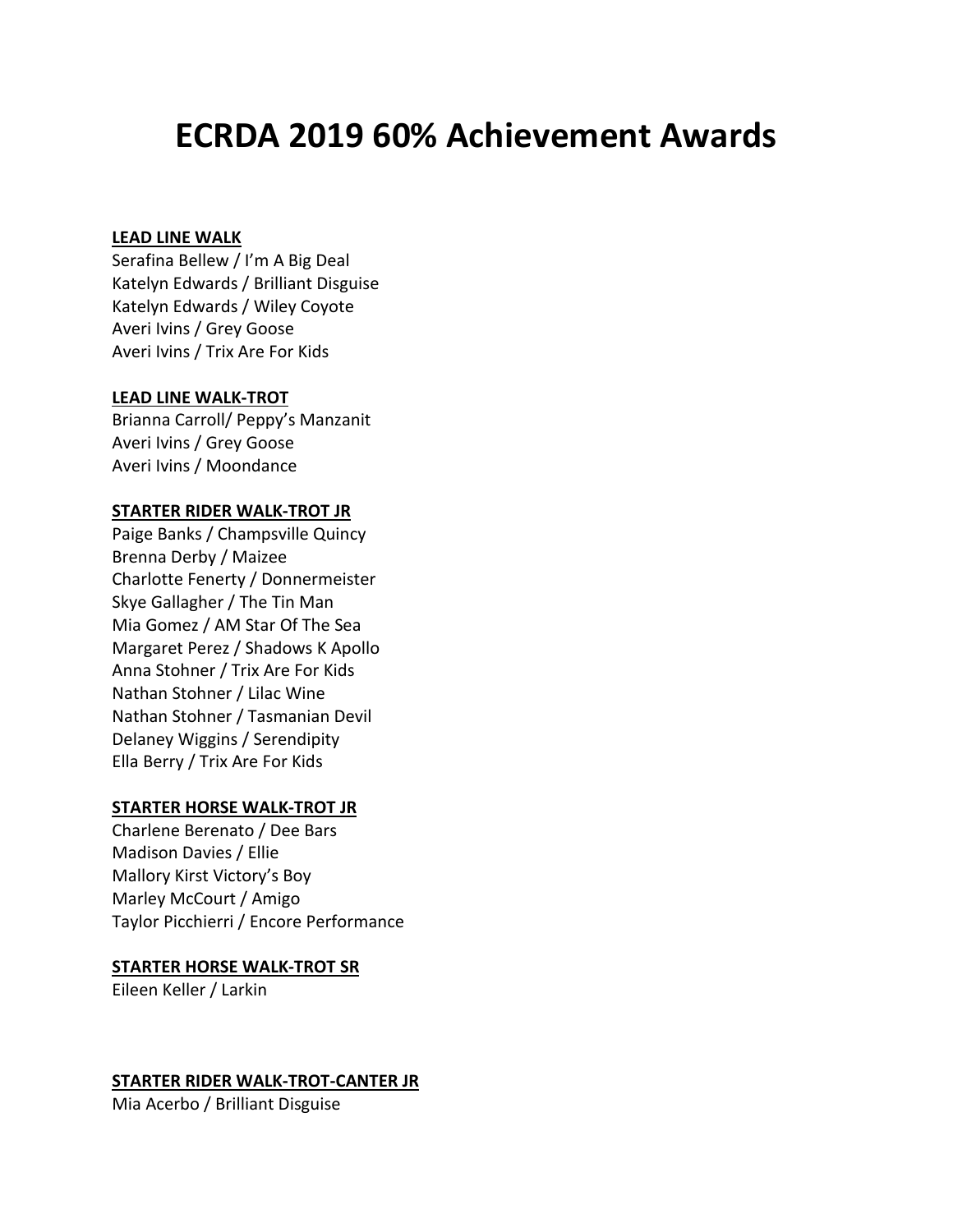Isabelle Baumgartner / Tasmanian Devil Ella Berry / Trix Are For Kids Brenna Derby / Maizee Mia Gomez / AM Star Of The Sea Emily Krumholz / Off To See The Wizard Ava Matuza / Shadows K Apollo Jacqueline Tanzi / Catch Me If You Can Jacqueline Tanzi / Lady Inspiration Delaney Wiggins / Serendipity Ella Berry / Trix Are For Kids

#### **TRAINING LEVEL JR**

Madison Davies / Ivan Caroline Guinco / Standing Ovation Kacie Kershaw / Holy Patron Lexi Neckritz / Maldini Marley McCourt / The Tinman Kyle Rola / Shadows K Apollo

#### **TRAINING LEVEL SR**

David Bierly / Bluegrass Rye Davic Bierly / Dance For Joe Sharielle Lawrence / HS Wrosaletti Kim Magaraci / Lilac Wine Sarah Parnell / Budweiser Christine Baspoli / Alexs Chip Paula Zimmerli / Just The One

### **TRAINING LEVEL SR SHOWN ABOVE 2ND LEVEL**

Nicole Ivins / Al-Marah Australia Nicole Ivins / Twist N Shout Allison Shiffer / CBMF Bond Girl Karin Worm Safir 7S

#### **FIRST LEVEL JR**

Emily Bansky / Moon Dance Natalie Edwards / Written In The Stars Aidan Short / Brilliant Disguise

#### **FIRST LEVEL SR**

Jessica Barreto / My Cousin Vinny Mary Beth Baur-Baker/ Rose Royce David Bierly /Bluegrass Rye Loretta Damron / WF Fiddler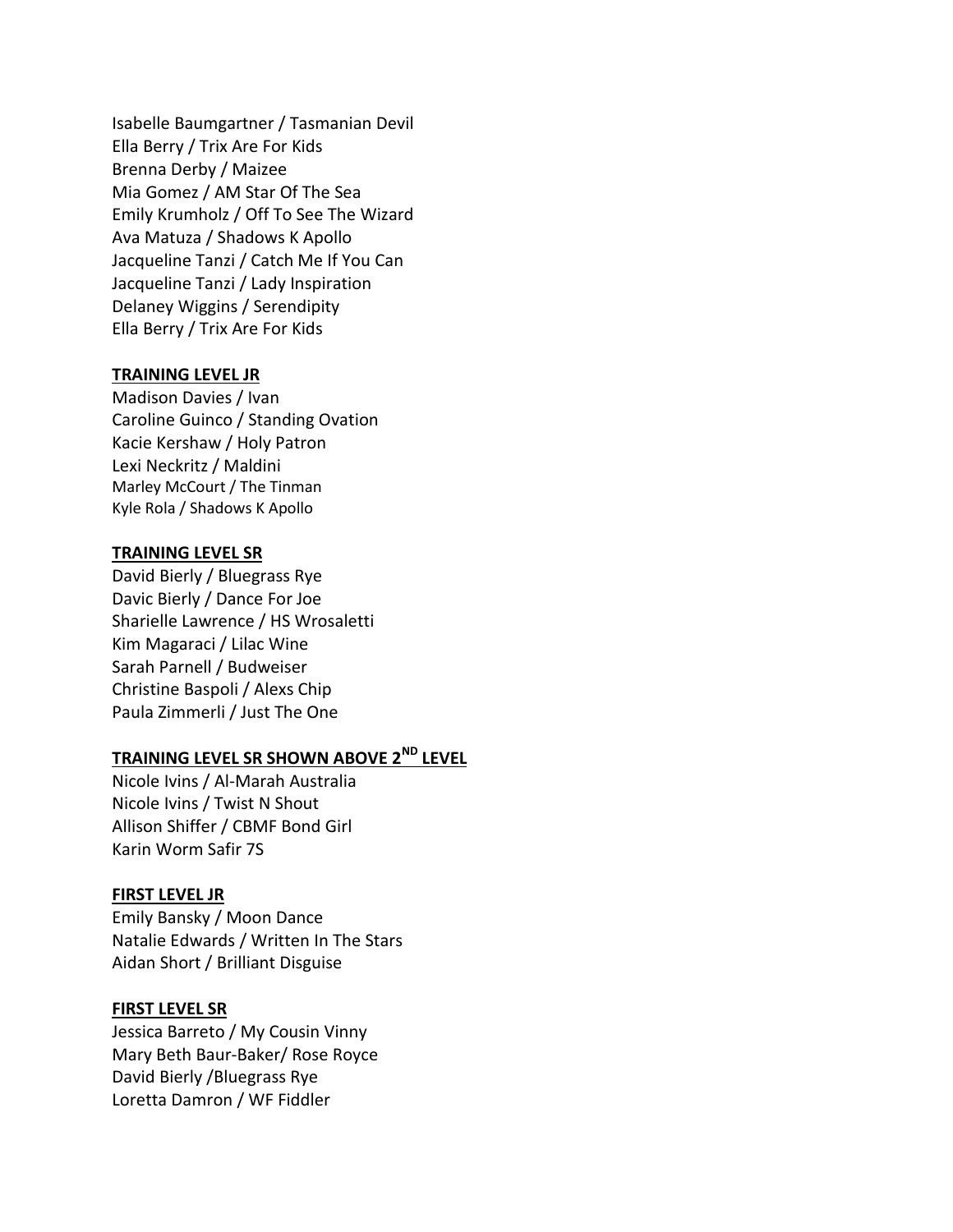Kathy Nelson / Fore Pete's Sake Karen Van Ness / State of Mind Carey Williams / Rewarding Moment **FIRST LEVEL SR HAVING SHOWN ABOVE 2ND LEVEL** Samantha Hodgson / Ferrari Flame Nicole Ivins / Lilac Wine Olivia Sanders / Bluegrass Rye

#### **SECOND LEVEL SR**

Joyce Wilkins / PR's Promissory Note Carey Williams / Rewarding Moment

## **SECOND LEVEL SR HAVING SHOWN ABOVE 2 ND LEVEL**

Kathleen Faltz / Tiros Samantha Hodgson / Ferrari Flame Samantha Hodgson / FMF Champagne Alexis Tozour / My Valentine

#### **SECOND LEVEL MUSICAL FREESTYLE**

Alexis Tozour / My Valentine

#### **THIRD LEVEL SR**

Kathleen Faltz / Tiros Samantha Hodgson / Rynk Samantha Hodgson / Victoria's Hope Olivia Sanders / Incarcerated Olivia Sanders / Renmore Alexis Tozour / My Valentine

#### **WESTERN DRESSAGE INTRO TESTS 1 &2**

Carol Cerussi / Sly

#### **WESTERN DRESSAGE INTRO TESTS 3 & 4**

Carol Cerussi / Sly Makayla Beuckman / Cryptic Prince Makayla Beuckman / Peppy's Manzanit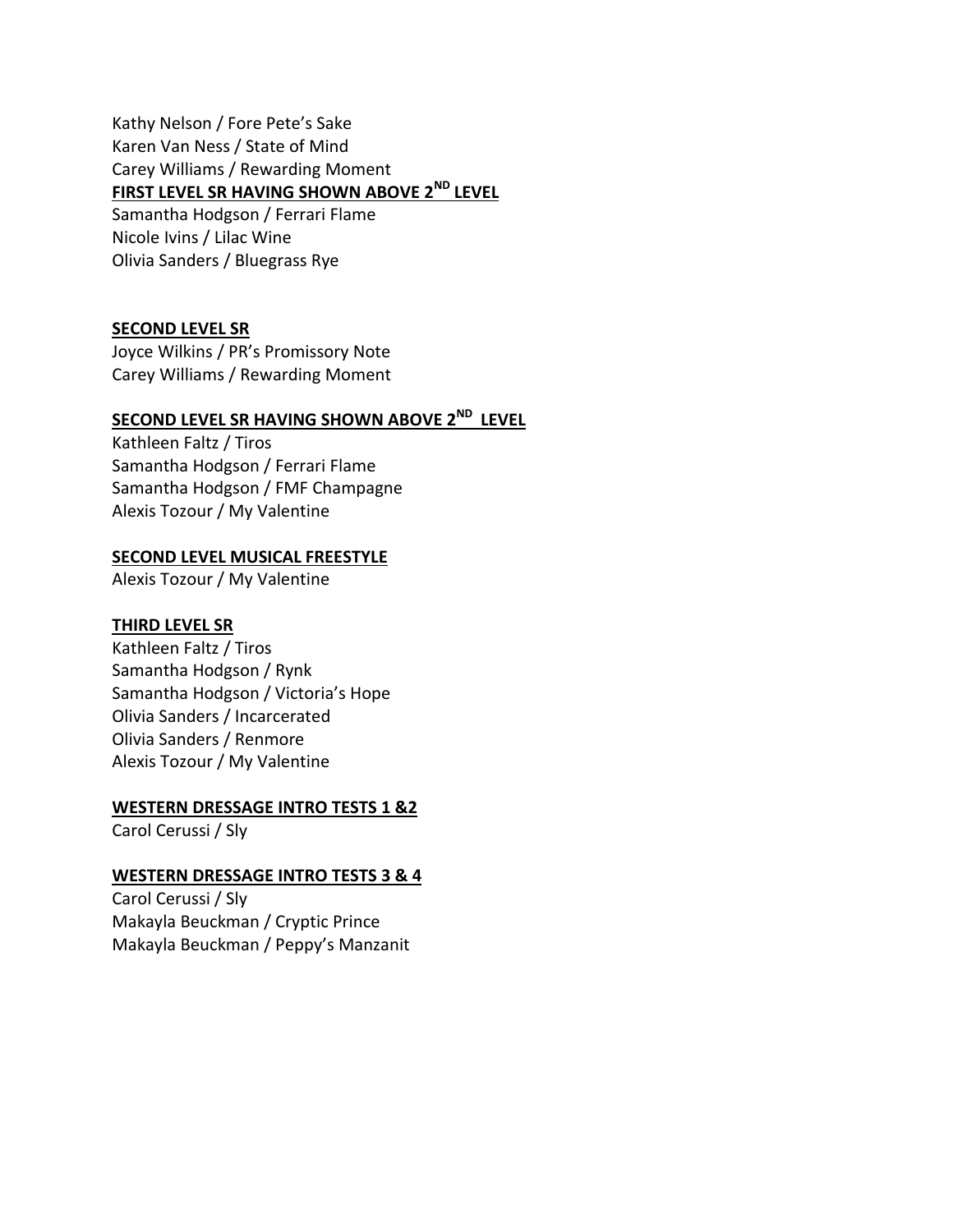## **ECRDA 2019 MASTERS AWARDS**

#### **TRAINING LEVEL**

| Champion     | Kathy Nelson / Moonshine            |
|--------------|-------------------------------------|
| Res. Chamion | Barbara Robbins / How's That Corona |

#### **TRAINING LEVEL MUSICAL FREESTYLE**

Champion Melissa Tomasello / Lance

#### **FIRST LEVEL SR**

Champion Melissa Tomasello / Lance

#### **FIRST LEVEL SR HAVING SHOWN ABOVE SECOND LEVEL**

Champion Karin Worm / Safir 7S

#### **FIRST LEVEL MUSICAL FREESTYLE**

Champion Karin Worm / Safir 7S

#### **SECOND LEVEL SR HAVING SHOWN ABOVE SECOND LEVEL**

Champion Iris Biely / Cosmo Storm Res. Champion Iris Biely / To The Moon And Back  $3<sup>rd</sup>$ Karin Worm / Bellissario JP

#### **SECOND LEVEL MUSICAL FREESTYLE**

Champion Karin Worm / Bellissario JP

#### **FOURTH LEVEL SR**

Champion Nancy Vine / MVR Midnight Angel

#### **PRIX ST. GEORGES**

Champion Iris Biely / Don Cooper